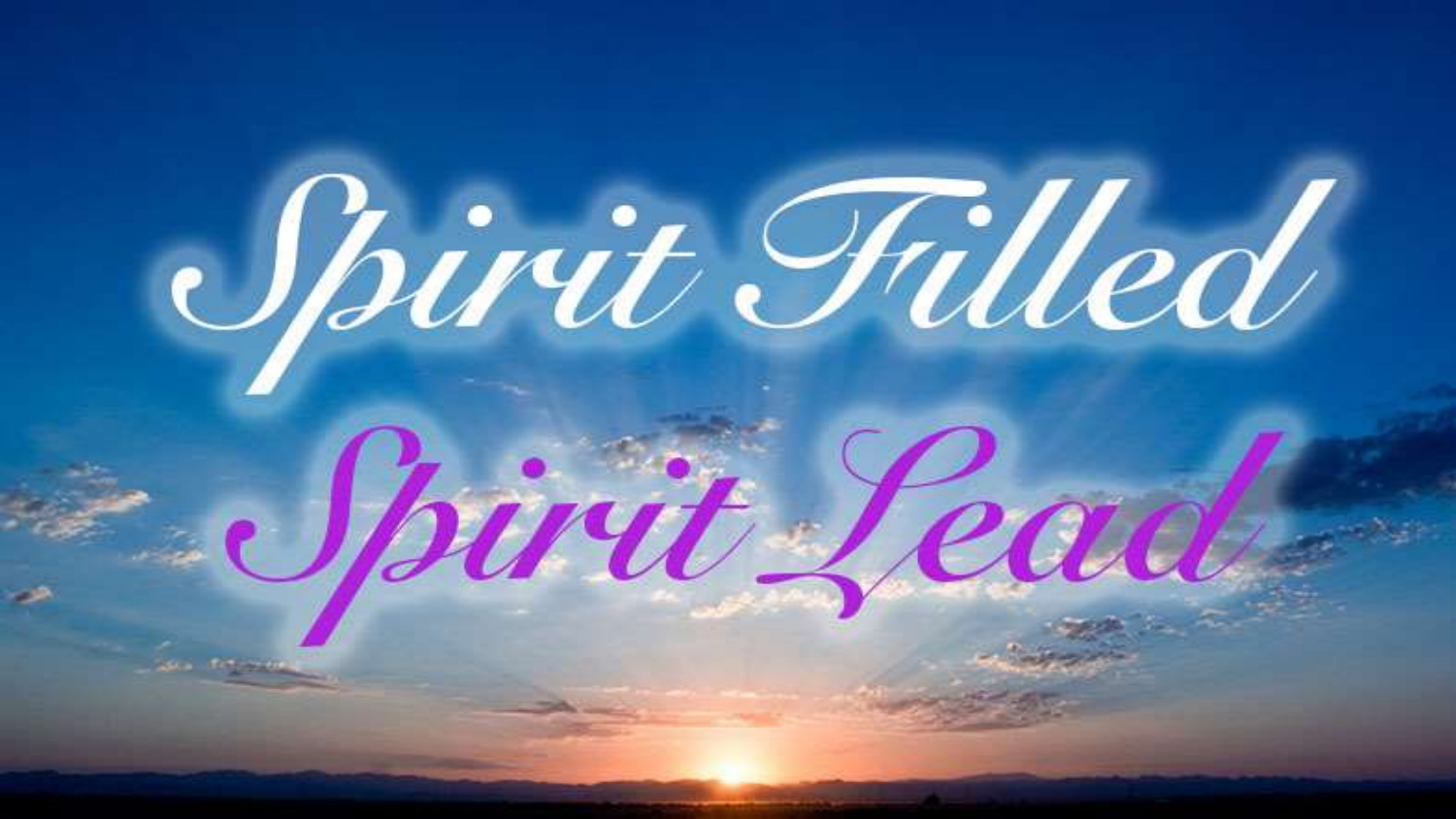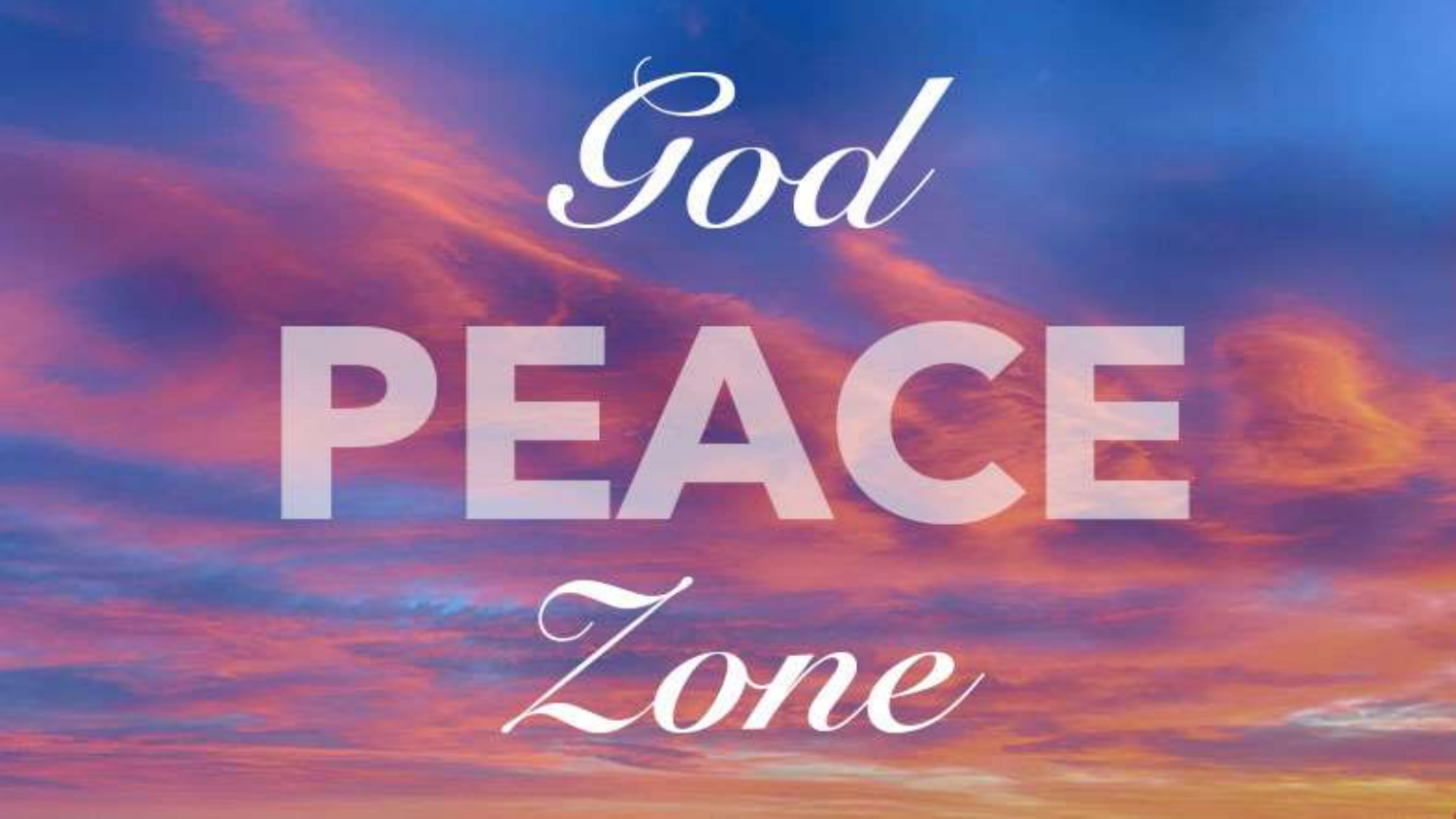## Five Catapults

I. Life's Trials II. Disobedience III. Fleshly Appetites IV. Strongholds V. Satanic Attacks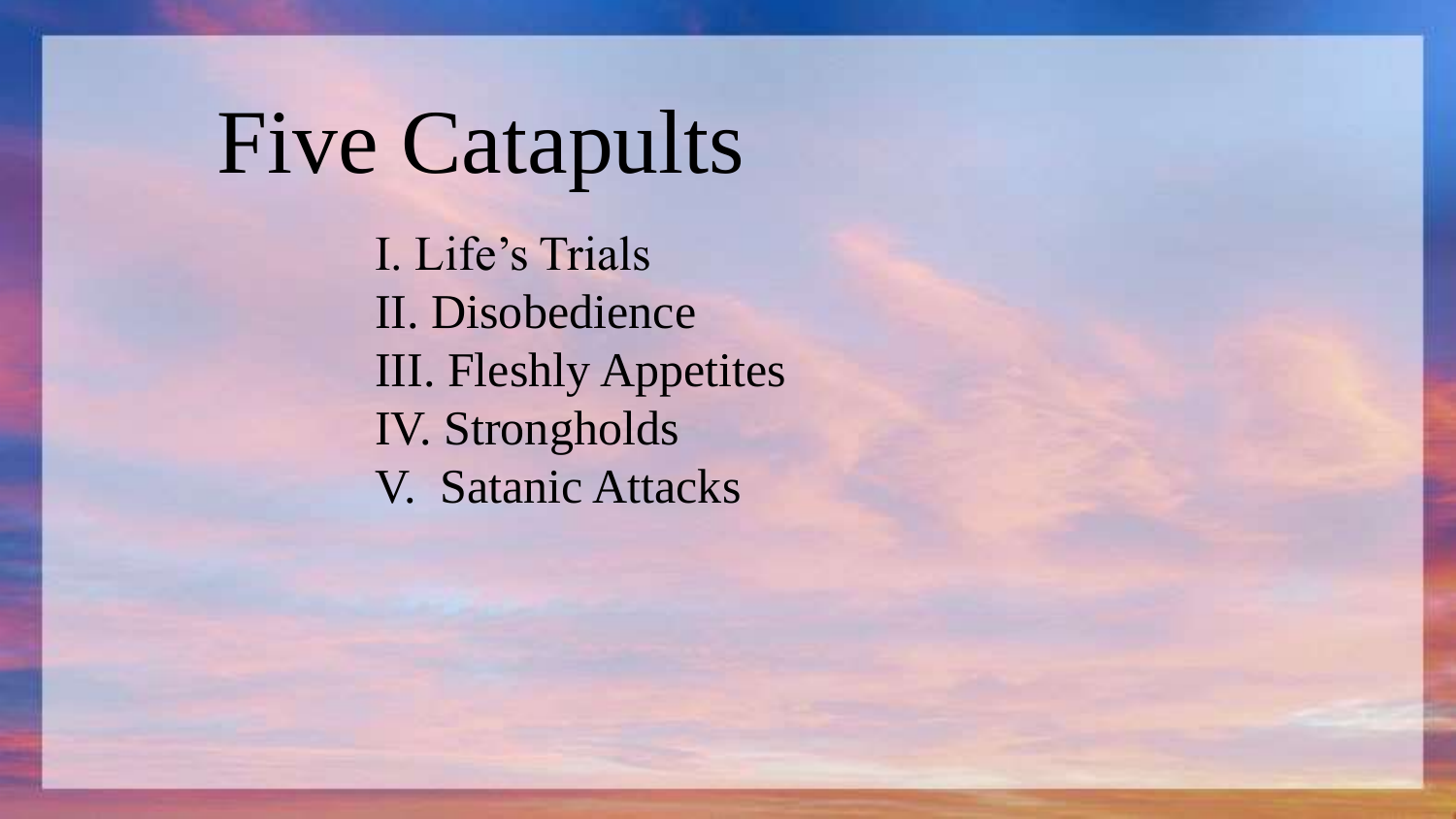"Stay alert! Watch out for your great enemy, the devil. He prowls around like a roaring lion, looking for someone to devour." 1 Peter 5:8 (NLT)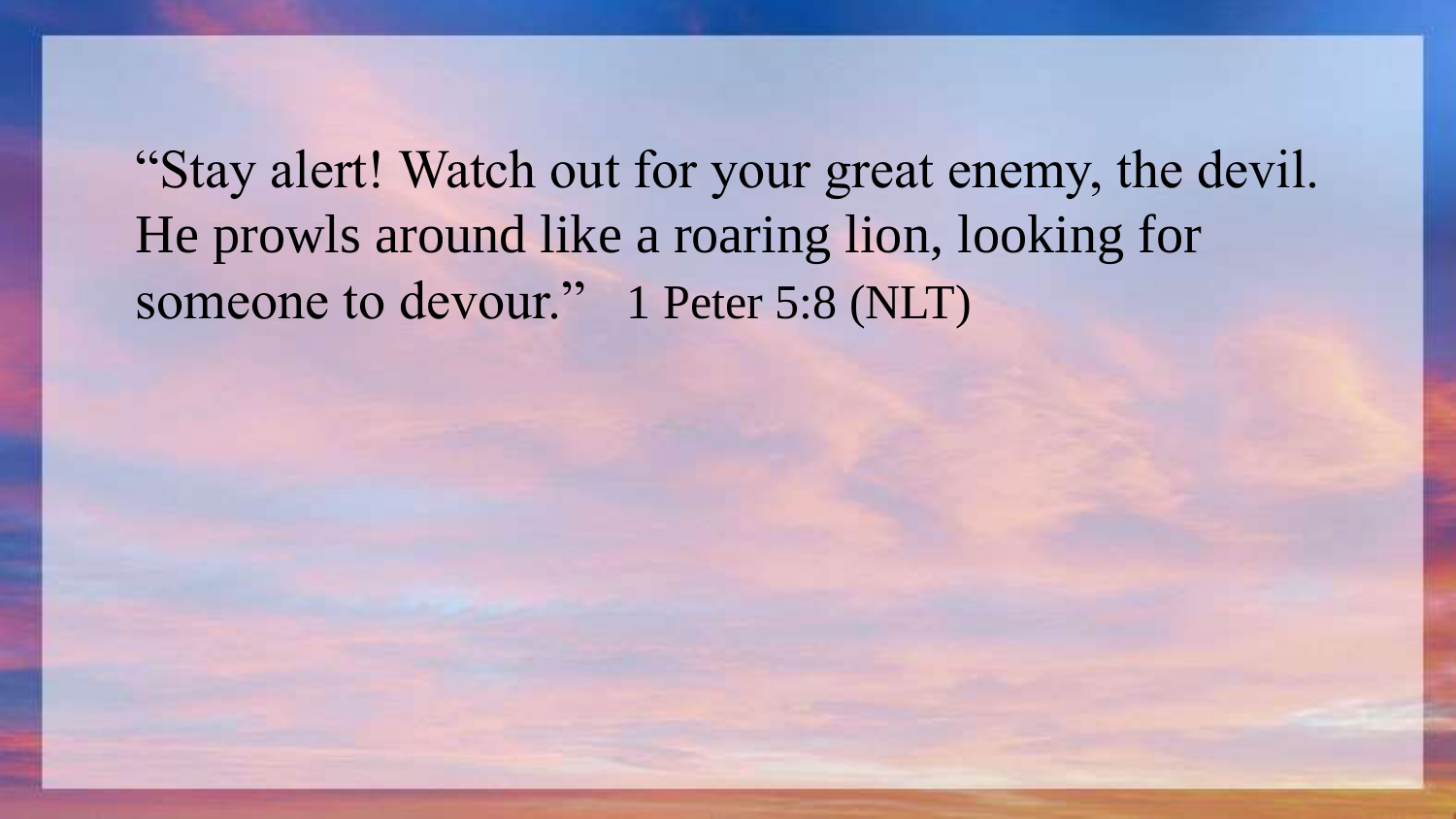# We are protected by the **armor of God as long as we walk in the Spirit.**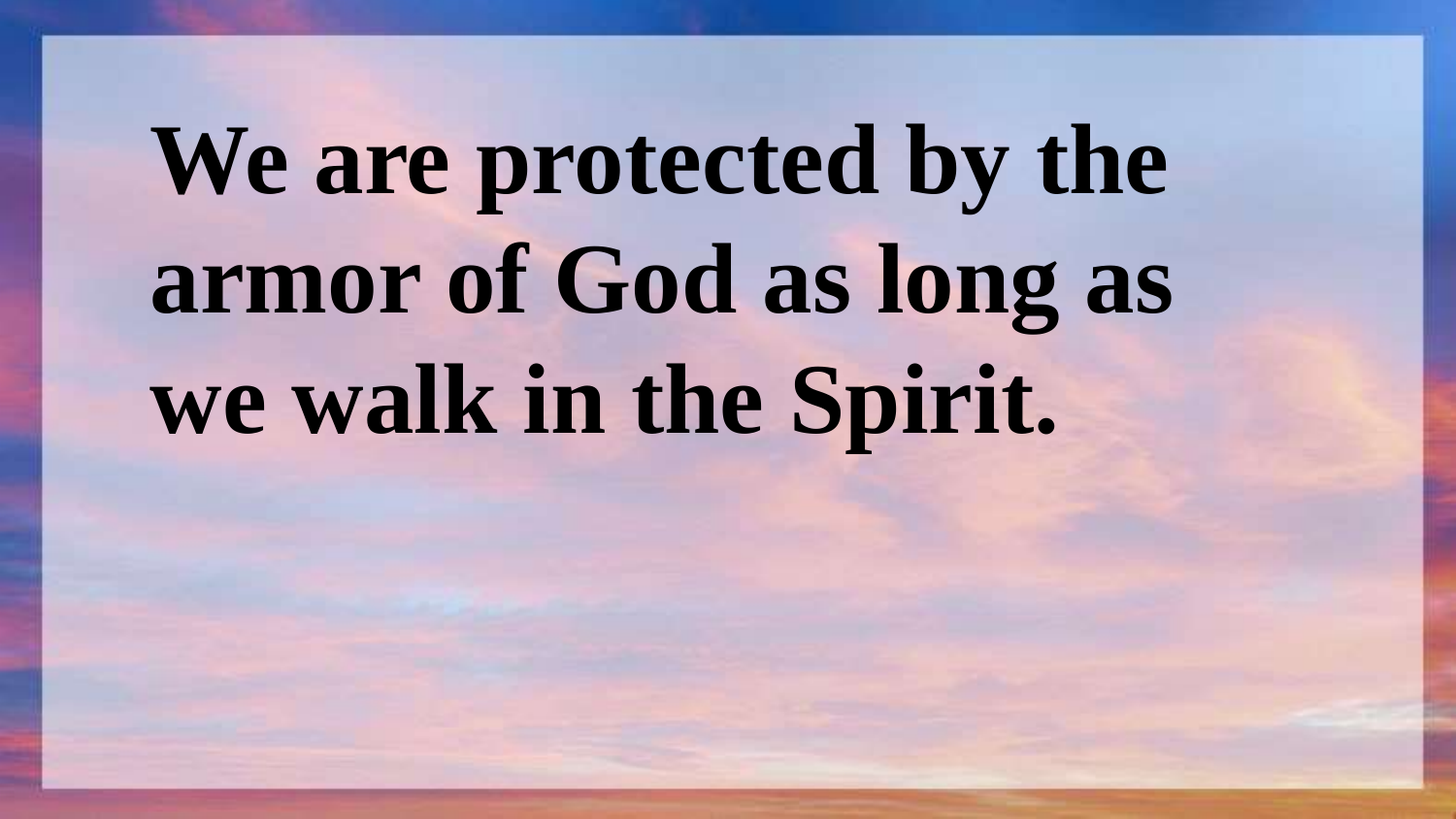## VICTORY OVER THE ENEMY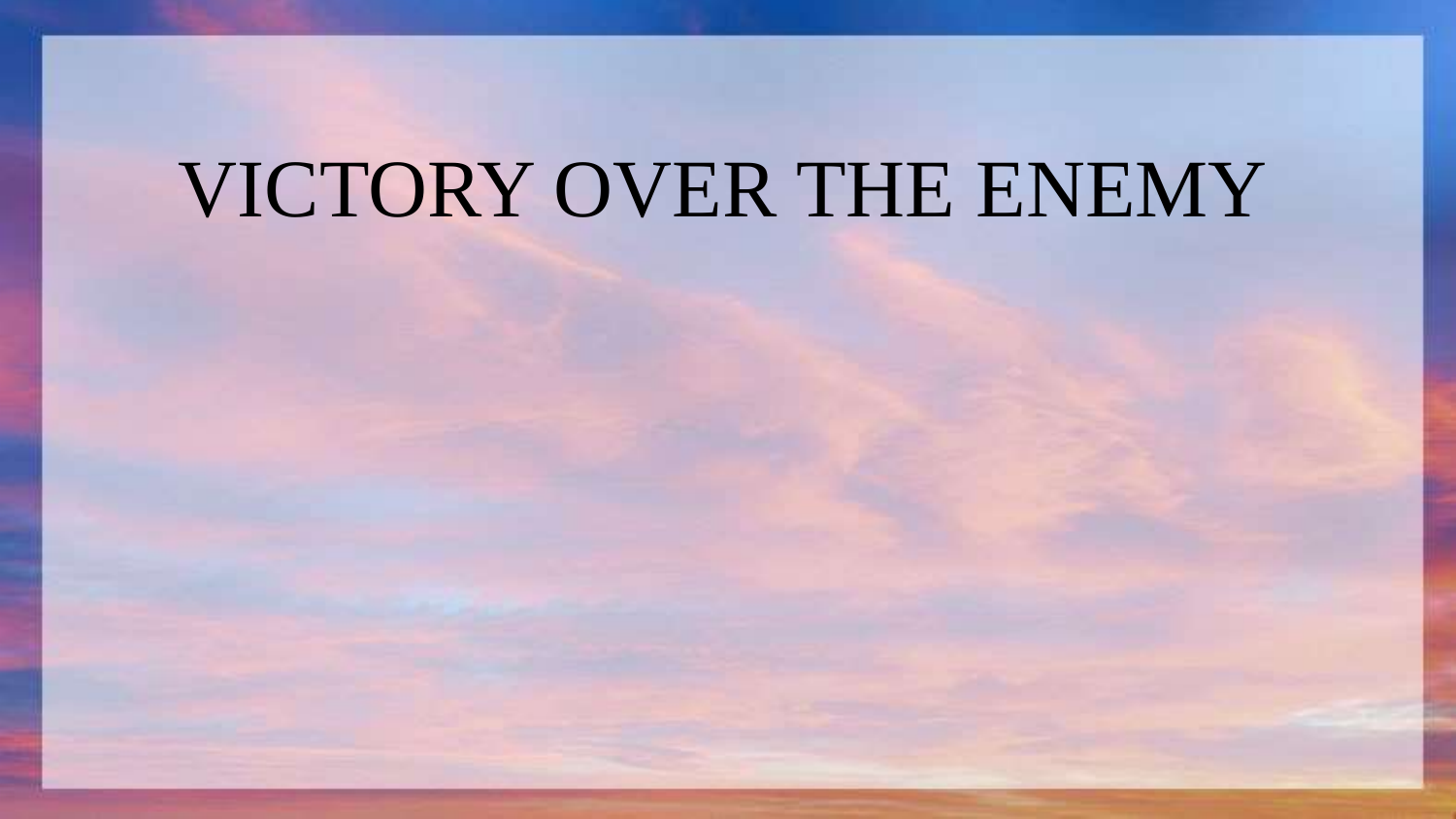I. God's Children have Power and Authority Over Sickness and Demonic Powers

The greater our faith and obedience the greater Kingdom power and authority is entrusted to us.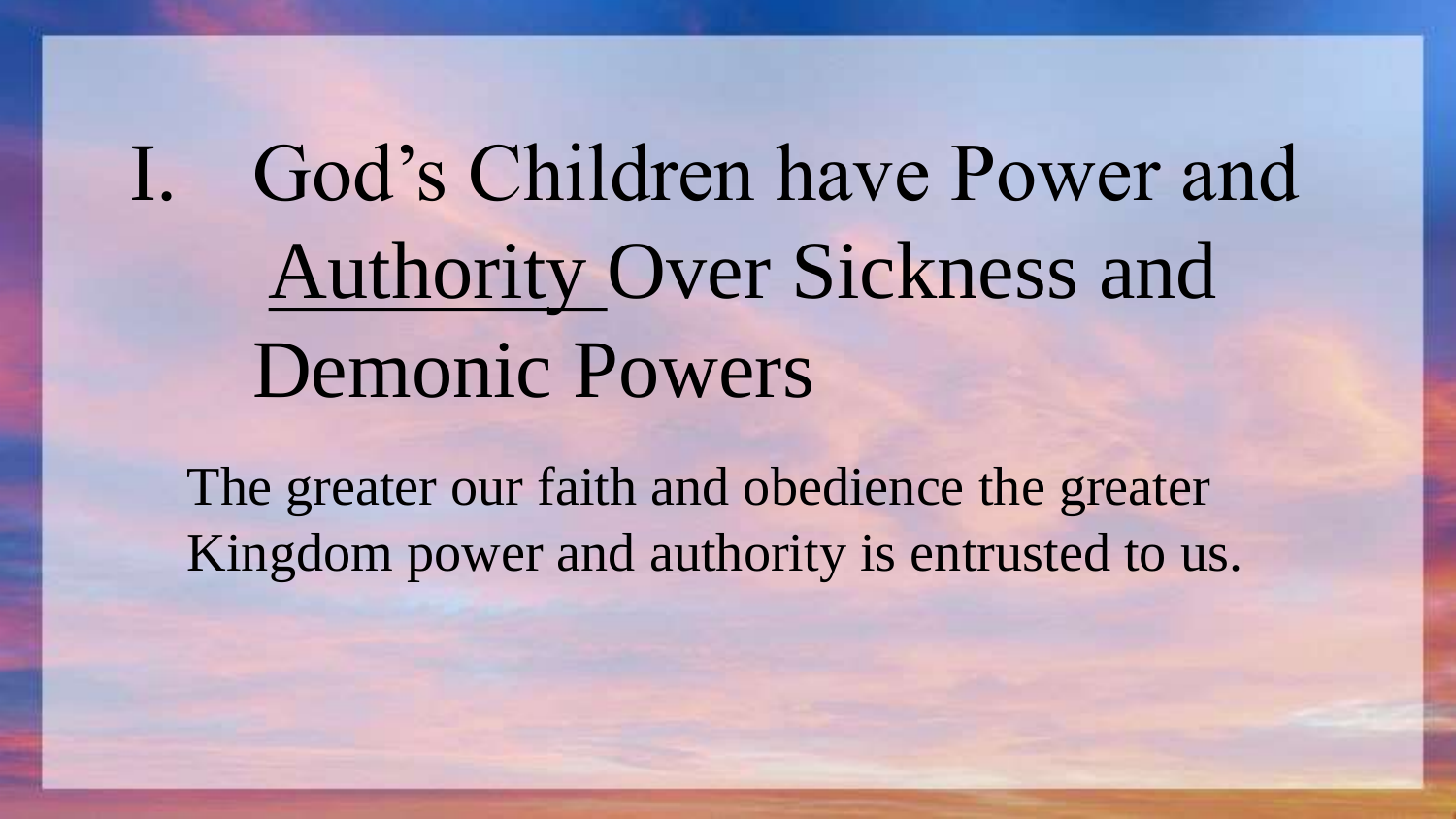# II. God's children have Protection available to them. We clothe ourselves.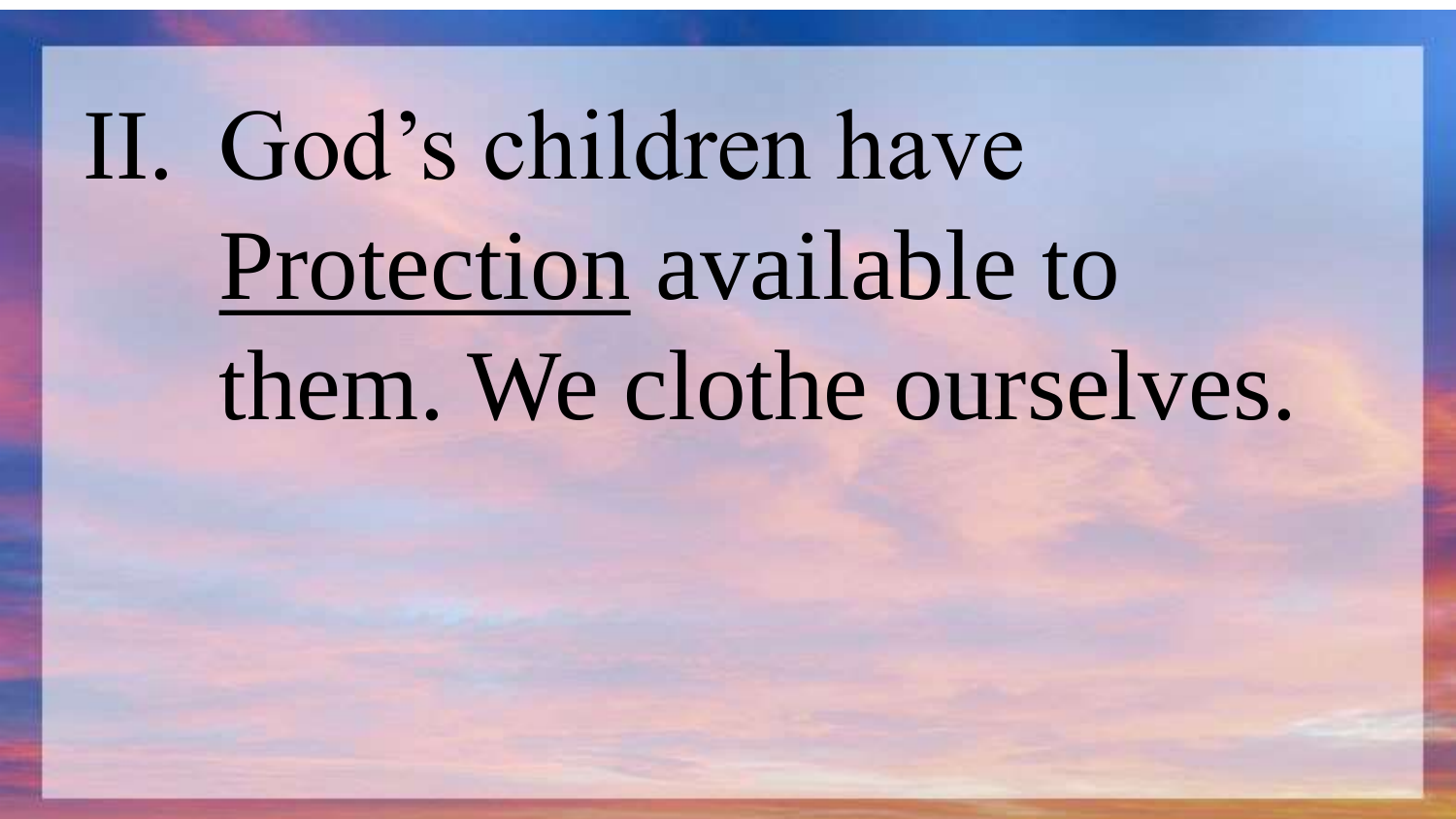"Put on all of God's armor so that you will be able to stand firm against all strategies of the devil. For we are not fighting against flesh-and-blood enemies, but against evil rulers and authorities of the unseen world, against mighty powers in this dark world, and against evil spirits in the heavenly places. Therefore, put on every piece of God's armor so you will be able to resist the enemy in the time of evil. Then after the battle you will still be standing firm. Ephesians 6:11-18 (NLT)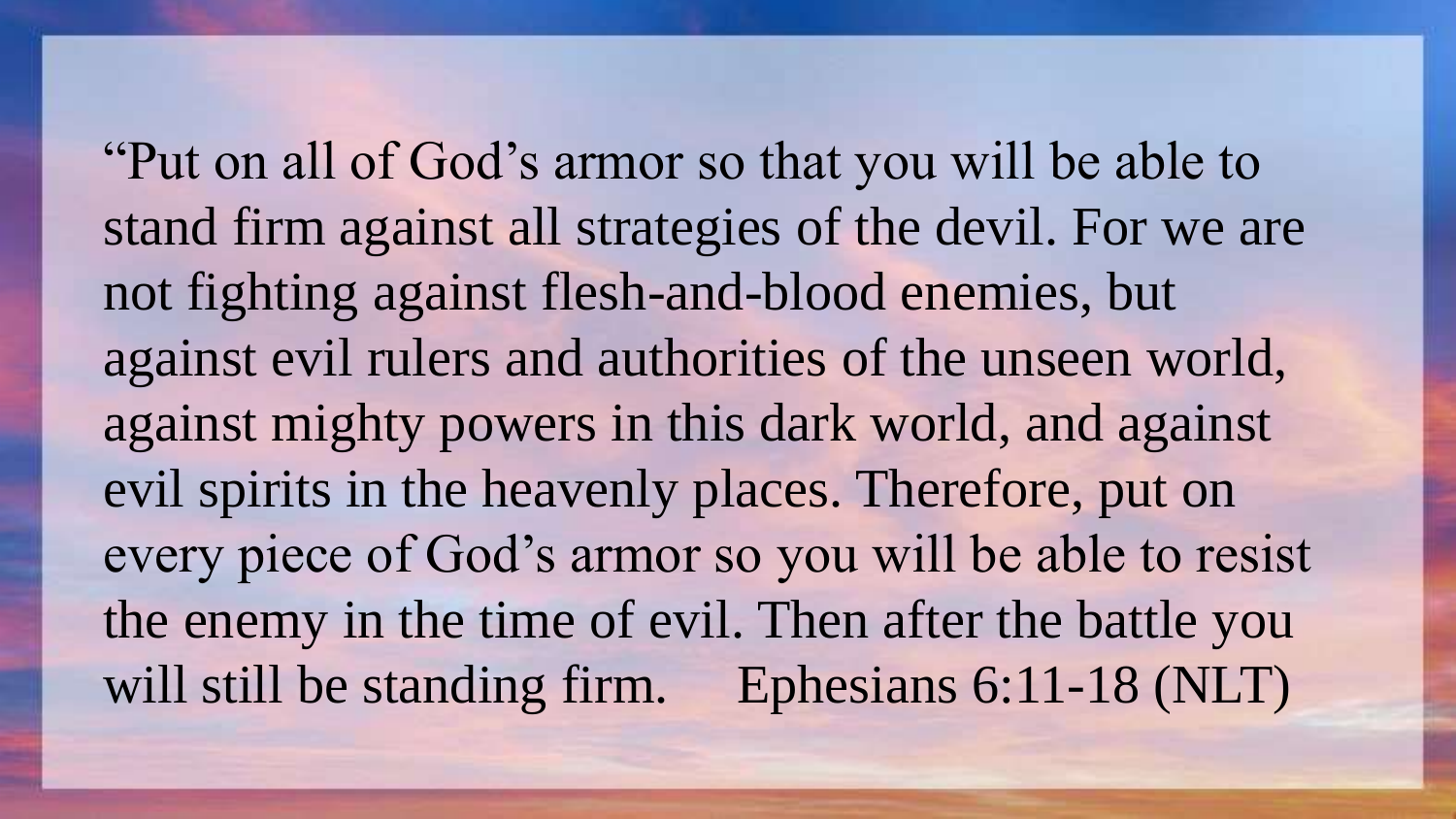<sup>14</sup> Stand your ground, putting on the belt of truth and the body armor of God's righteousness  $15$  For shoes, put on the peace that comes from the Good News so that you will be fully prepared.  $16$  In addition to all of these, hold up the shield of faith to stop the fiery arrows of the devil. <sup>17</sup> Put on salvation as your helmet, and take the sword of the Spirit, which is the word of God. <sup>18</sup> Pray in the Spirit at all times and on every occasion. Stay alert and be persistent in your prayers for all believers everywhere.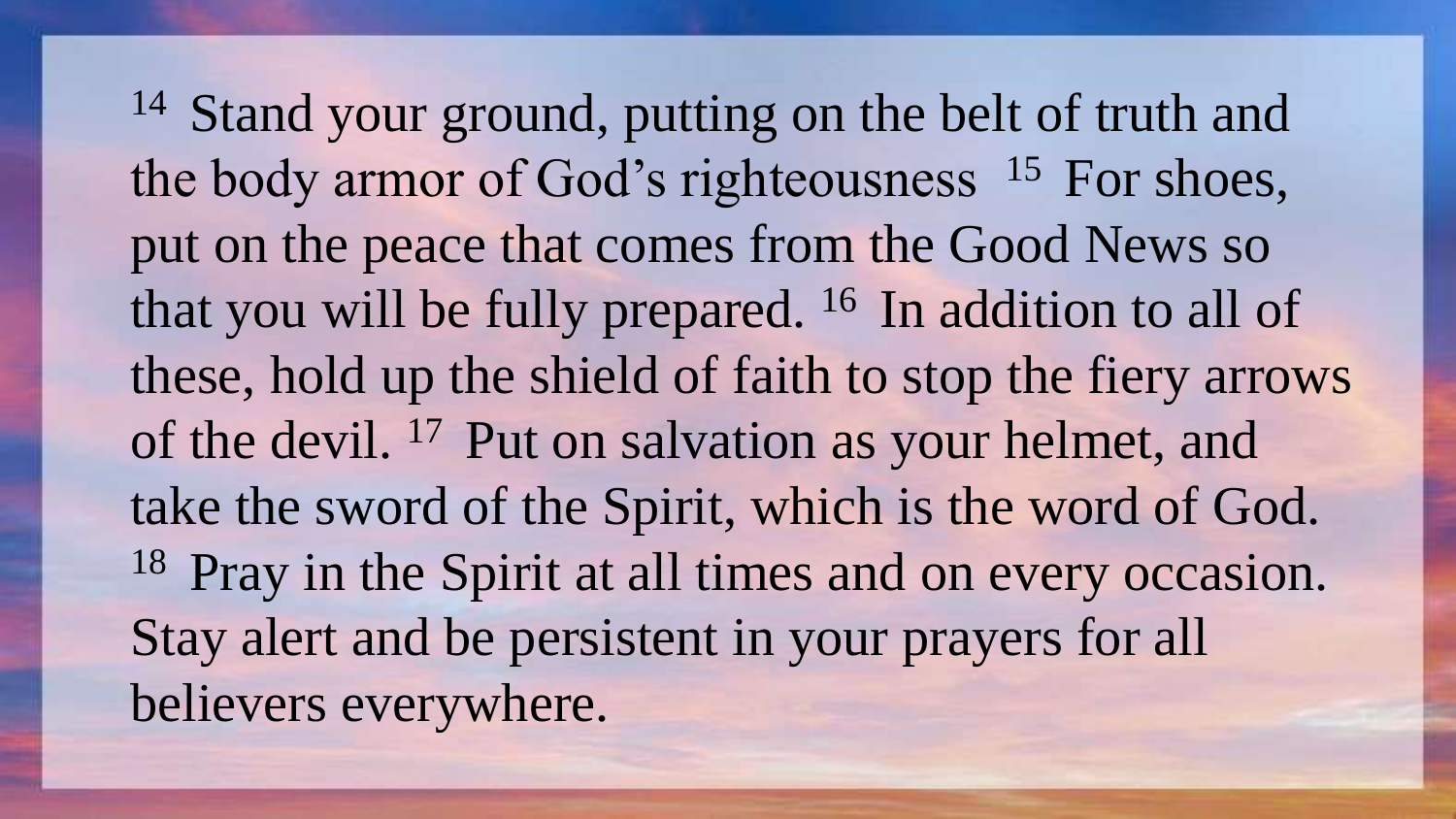#### Romans 13:12-14 (ESV)

 $12$  The night is far gone; the day is at hand. So then let us cast off the works of darkness and put on the armor of light. <sup>13</sup> Let us walk properly as in the daytime, not in orgies and drunkenness, not in sexual immorality and sensuality, not in quarreling and jealousy.<sup>14</sup> But put on the Lord Jesus Christ, and make no provision for the flesh, to gratify its desires.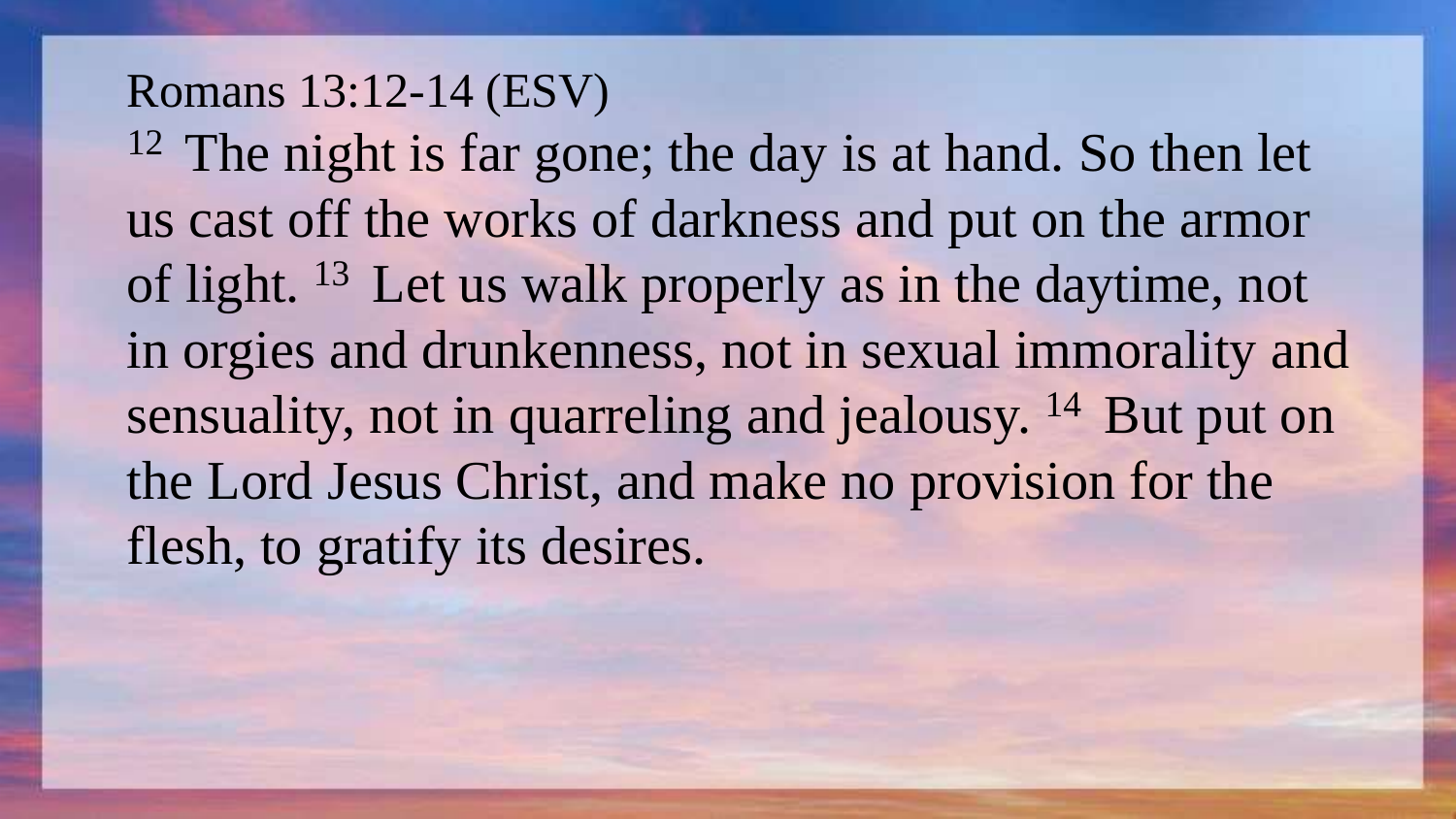#### 1 Thessalonians 5:8 (NLT)

<sup>8</sup> But let us who live in the light be clearheaded, protected by the armor of faith and love, and wearing as our helmet the confidence of our salvation.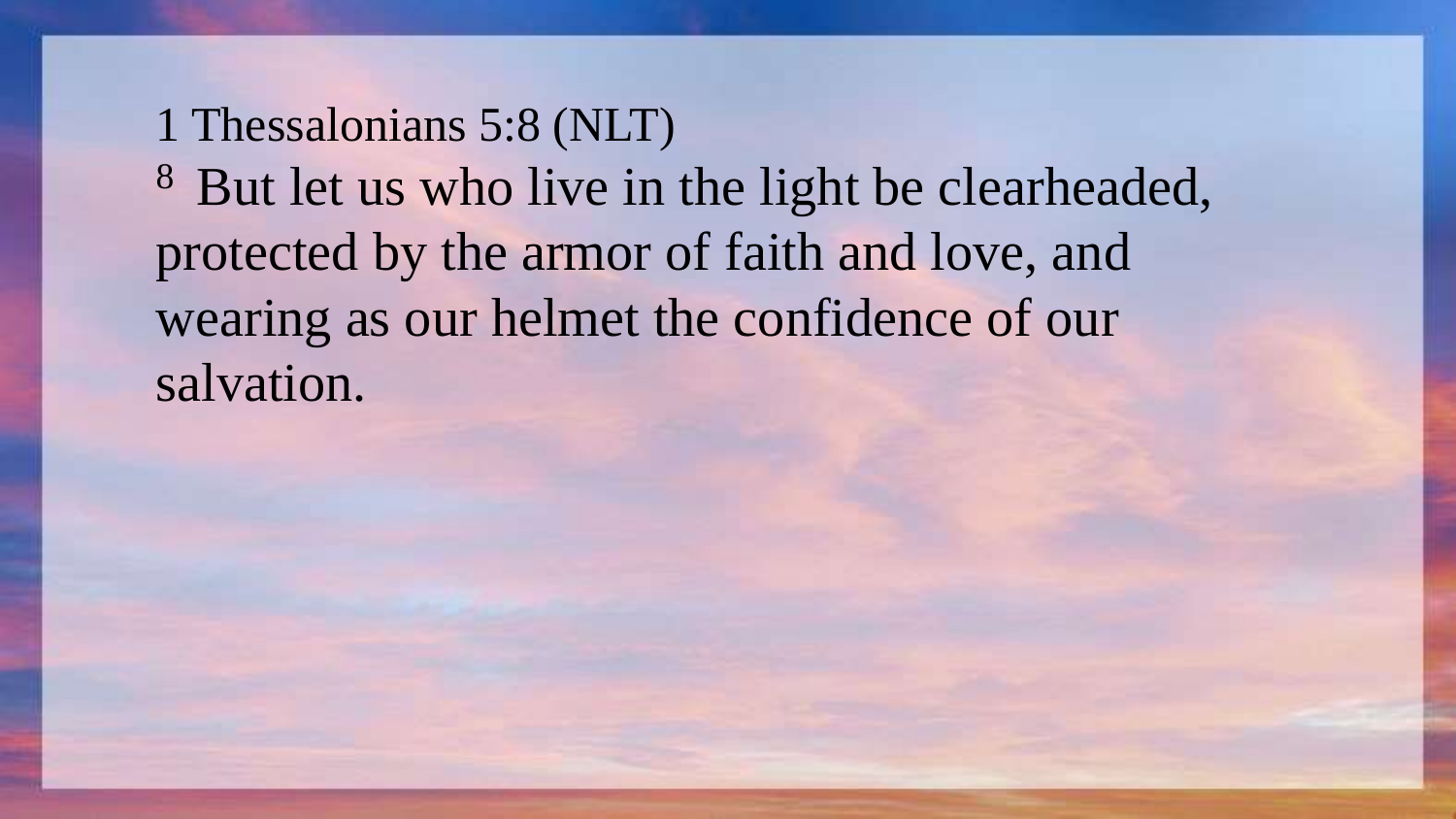# III. God's Children have Marvelous, Mighty Weapons at Their Disposal.

"For though we walk in the flesh, we do not war according to the flesh. For the weapons of our warfare *are* not carnal but mighty in God for pulling down strongholds, casting down arguments and every high thing that exalts itself against the knowledge of God, bringing every thought into captivity to the obedience of Christ, and being ready to punish all disobedience when your obedience is fulfilled. 2 Corinthians 10:3-6 (NKJV)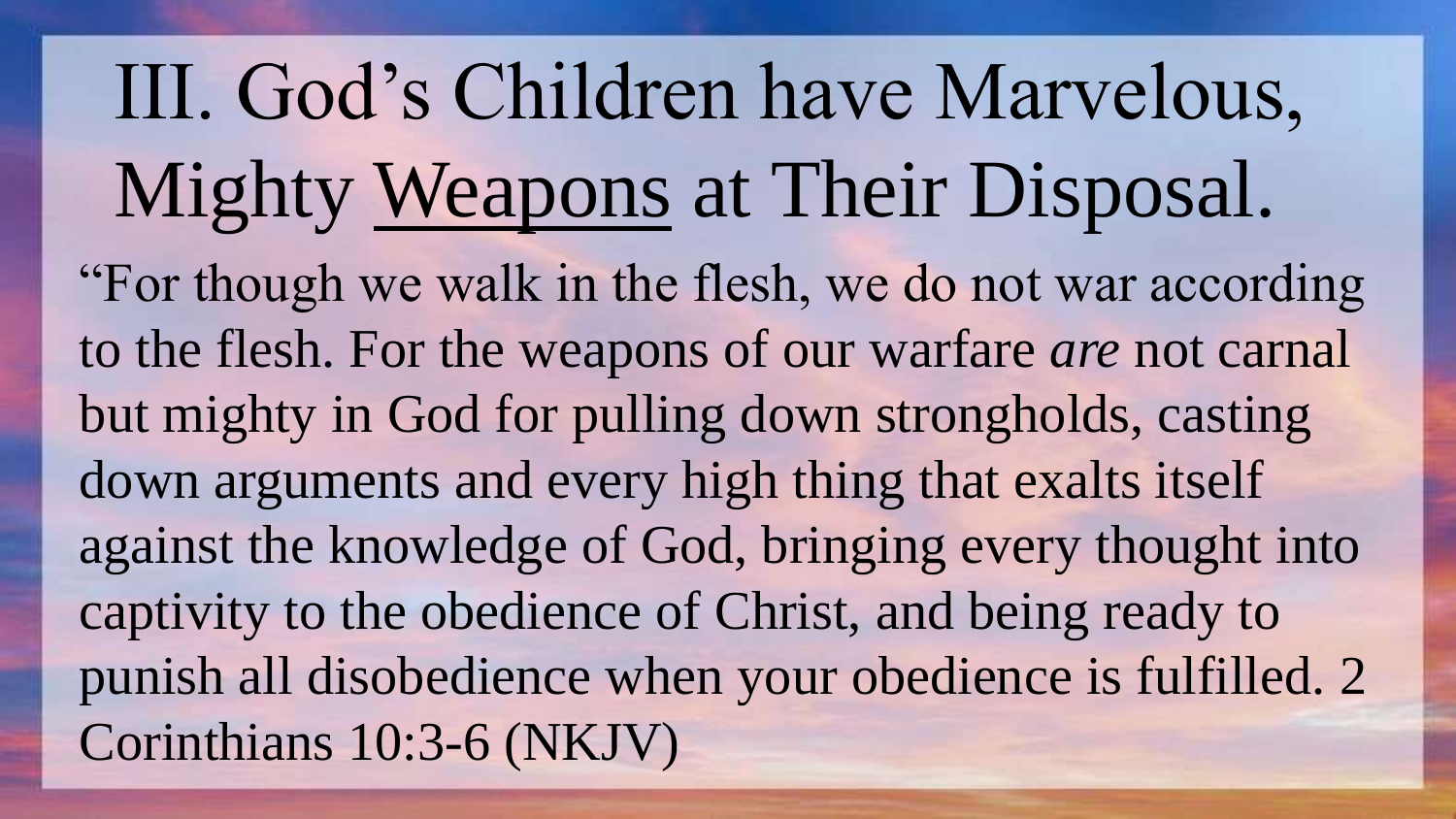### A. The Sword of the Spirit – the Word of God.

"I have hidden your word in my heart, that I might not sin against you." Psalm 119:11 (NLT)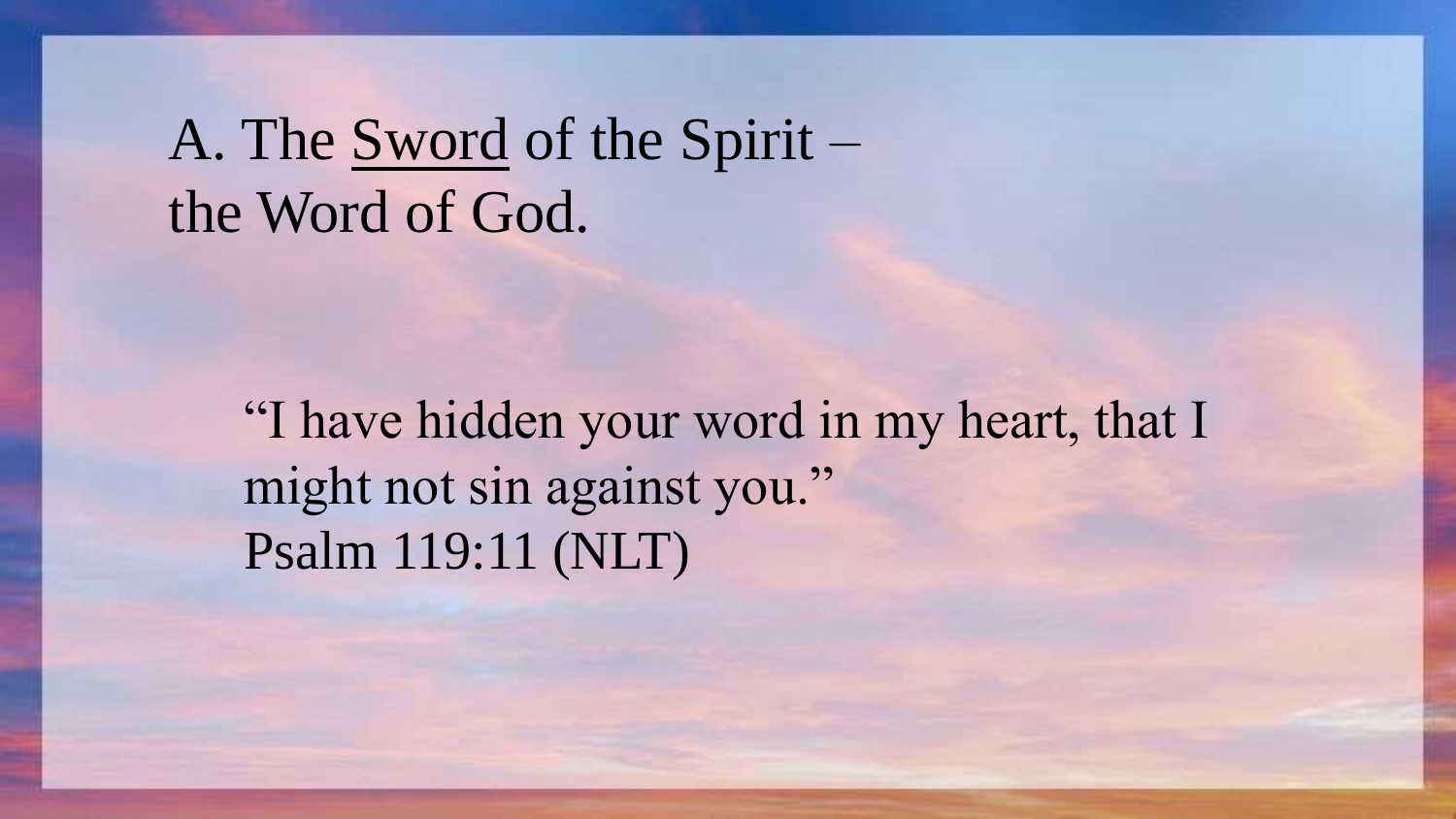### B. The Name of Jesus.

#### Philippians 2:9-11 (NLT)

"Therefore, God elevated him to the place of highest honor and gave him the name above all other names, that at the name of Jesus every knee should bow, in heaven and on earth and under the earth, and every tongue confess that Jesus Christ is Lord, to the glory of God the Father."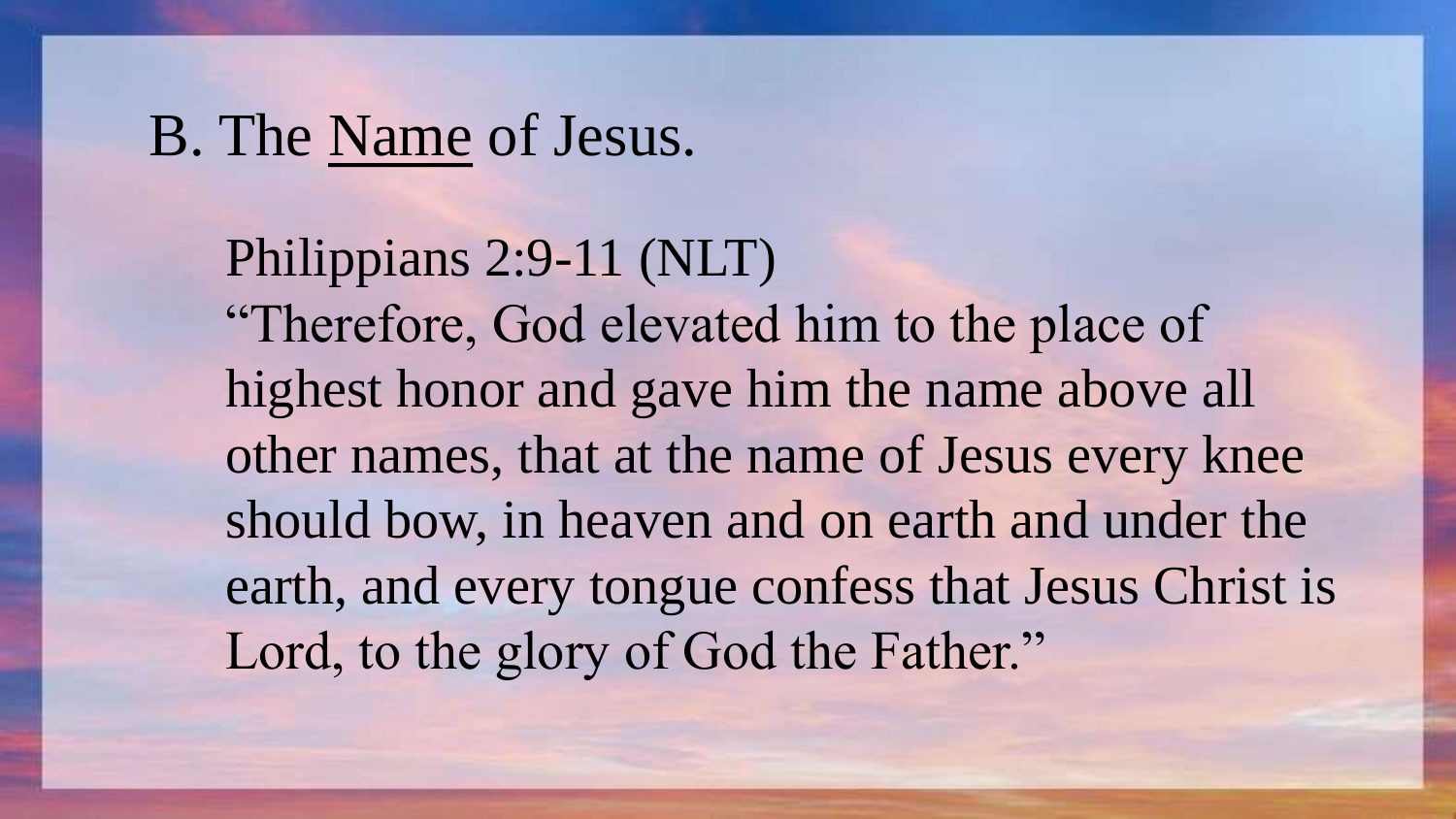Then I heard a loud voice shouting across the heavens, "It has come at last— salvation and power and the Kingdom of our God, and the authority of his Christ. For the accuser of our brothers and sisters has been thrown down to earth— the one who accuses them before our God day and night. And they have defeated him by the blood of the Lamb and by their testimony. And they did not love their lives so much that they were afraid to die. Revelation 12:10-11 (NLT)